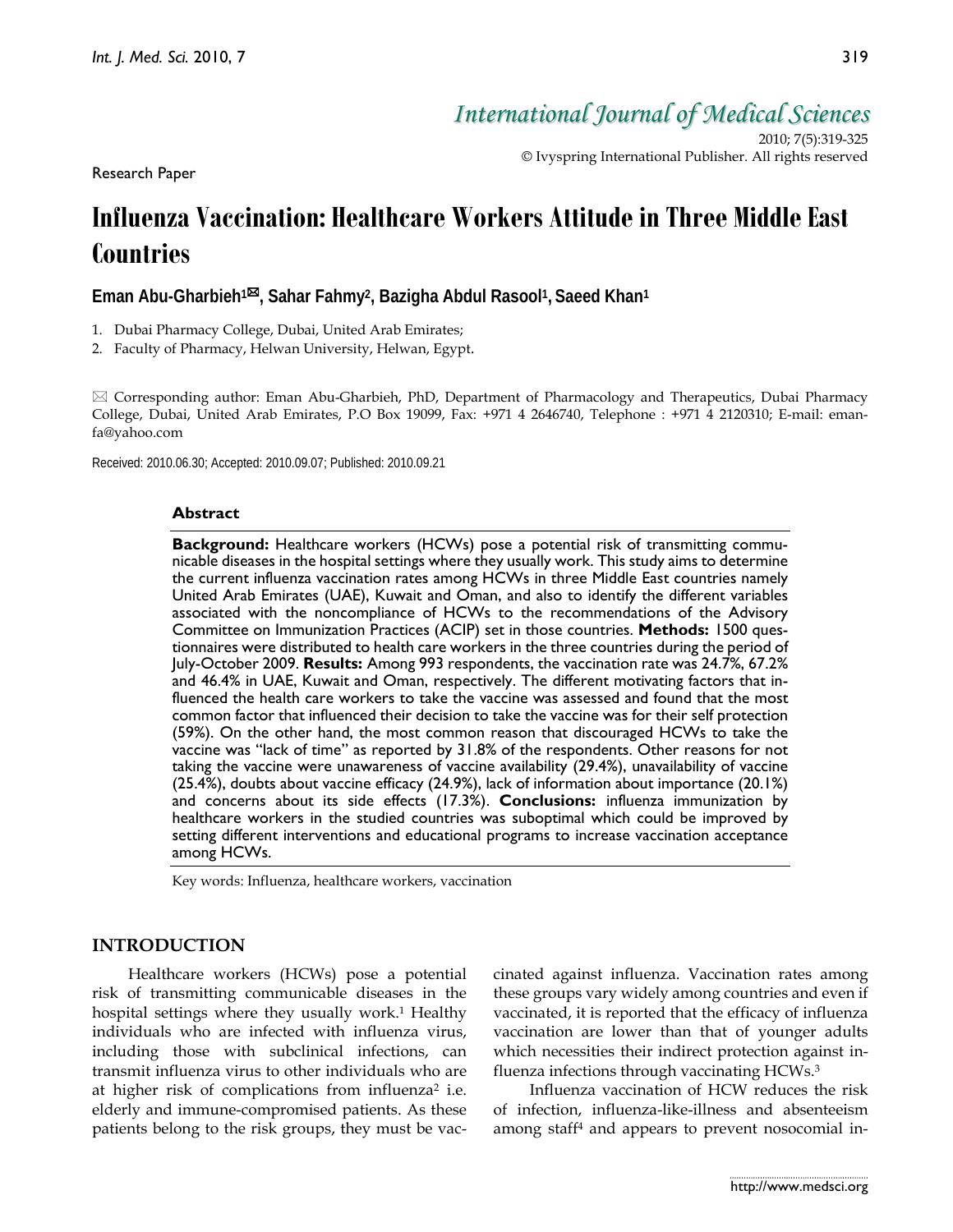fections and associated morbidity and mortality among their patients.<sup>5</sup> For these reasons, influenza vaccination of HCWs is recommended by The World Health Organization (WHO), US Center for Disease Control and Prevention (CDC) and the immunization guidelines set by many countries to prevent the transmission of influenza virus from HCWs to patients.<sup>6</sup>

It is reported that there is a low uptake of influenza vaccination among HCWs despite the availability of immunization guidelines in many countries.7,8 In the US for example, the vaccination rate among HCWs was only 43 % in 2005.8

Most of the Middle East countries adopt the recommendations and guidelines set by the international health agencies and provide vaccination programs to all HCWs against influenza virus both seasonal and pandemic. In the United Arab Emirates for example, in 2009, the pandemic influenza vaccines were distributed to all health care facilities and were available free of charge to the most vulnerable group based on priorities as follow; pilgrims, adults with chronic diseases, Health care workers who are in direct contact with patients with the priority for emergency room (ER), Intensive care unit (ICU), outpatient clinics and Primary health centers (PHC) healthcare workers.9 However, the rate of influenza immunization among HCWs and barriers to influenza vaccinations are not fully addressed in the Middle East countries.

The purpose of the present study is to determine the current vaccination rates of HCWs in three Gulf countries: United Arab Emirates (UAE), Kuwait and Oman and also, to identify the different variables associated with the noncompliance of HCWs to the recommendations of the Advisory Committee on Immunization Practices (ACIP) set in these countries. The study intends to aid the regulatory bodies to implement effective interventions that would raise the rate of influenza immunization among HCWs.

## **METHODS**

1500 questionnaires were either personally distributed to HCWs or through their Health Care Facility (HCF) administrative channels by internal email or mail. The questionnaires were randomly distributed in pre-selected health care facilities i.e. three main hospitals, five polyclinics and medical centers in each country during the period of July-October 2009.

The questionnaire was delivered to the study populations; nurses working in ICU, pediatrics, geriatrics, acute medical care, gynecology and emergency departments; doctors, GPs, nephrologists, dentists, pediatricians and allied health care professionals i.e. radiographers, laboratory technicians and administrators.

Participants were given a brief introduction on the aim of the study, instructions on how to complete the survey and on how to return the completed forms. A period of one week was allowed for submitting the completed questionnaire, so as to ensure maximum participation of staff working in different shifts.

The questionnaire assessed HCWs uptake of influenza vaccination, reasons for vaccine uptake for vaccinated workers, and reasons for vaccination refusal for those who had declined taking the vaccine. The questionnaire composed of two parts; Part 1 addressed the demographic information of the participants, history of influenza like symptoms (frequency), absence from work due to influenza illness, frequency of receiving vaccination (if taken on regular basis), participants' knowledge of Centre of Disease Control (CDC) recommendations on seasonal influenza. Part 2 comprised of subdivisions, the first group of questions were addressed to those who had received the vaccine and enquired about reasons for taking the vaccine, time of vaccine administration and whether vaccine intake was beneficial.

The second group of questions were addressed to those who did not receive the influenza vaccination, and assessing different factors that might have inhibited their influenza vaccine uptake.

The study protocol was approved by the Research and Ethics Committee at Dubai Pharmacy College and approval for distributing the questionnaire was obtained from the administration of each health care facility (HCF) participated in the survey. The study protocol was also approved by internal committees of the participated health care facilities.

#### **Data Analysis**

Data were entered and analyzed using SPSS software version 17; (SPSS®, Inc, Chicago, IL). Statistical analyses were performed using  $\chi^2$  tests for comparison between bivariate variables. Multivariate logistic-regression analysis was conducted to examine the associations between the outcome and all independent variables.

# **RESULTS**

Of the 1500 distributed questionaiers, 993 HCWs completed and returned the questionnaire with a total response rate of 66.2% in the three Middle East countries with the highest response rate from Kuwait; where 300 questionairre were distributed and 232 (77.3%) completed the questionairre. In Oman, 600 questionairre were distributed and 360 (60%) completed the survey. In UAE, 691 questionairre were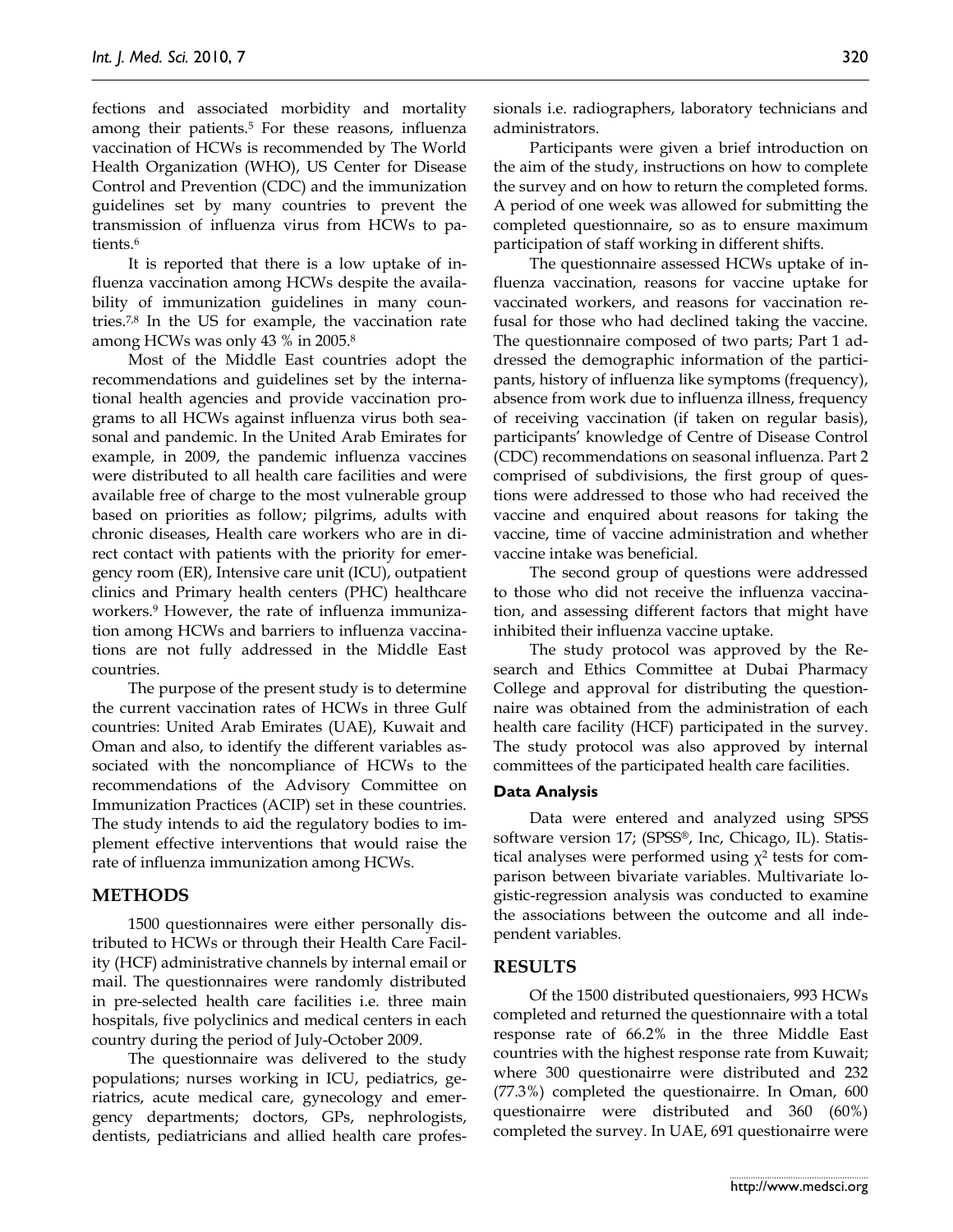distributed and 401(58%) had completed and returned the survey. Approximately, seventy percent of the respondents were in the age range of 25- 45 years with the majority of the respondents being female (65.4%). The majority of the participants (66.5%)were professional staff. Data on the demographic information of participants are summarized in Table 1.

The study results showed that a total of 42.5% of all the respondents self reported influenza vaccination in the three countries. There was a statistically significant difference in the rate of vaccination among participants in the three countries (p-value <0.0001) with the highest vaccination rate in Kuwait (67.2%) compared to 46.4% in Oman and only 24.7% in UAE.

A small proportion of the respondents reported that they got influenza like symptoms on regular basis (11.6%) and the majority of the participants reported that they got it rarely (53.0%). When the respondents were asked about their awaeness of the CDC recomendations for influenza vaccination, around fifty one percent of the respondents reported that they are aware of the CDC recommendations regarding immunization against seasonal influenza. Data are summarized in table 1.

The association between the respondents' charactarestics and the vaccination status were tested to identify the different variables associated with the likelihood of vaccination aganist influenza among HCWs. The data are summarized in table 2. There was no significant association between HCWs age and the vaccination status in both UAE and Kuwait with a p-value  $> 0.05$  ( $\chi^2$ test) with highest vaccination rate being within the age range of  $> 45$  years (32.2%)in UAE and within the age range of 36-45 years of age (69.5%) in Kuwait.In Oman, there was a significant difference in the vaccination rate among the different age groups  $(P = 0.005)$  with the age range of 36-45 years of age (56.3%) having the highest vaccination rate. The lowest vaccination rate was within the age range below 25 years of age(25.5%).

Results also showed that gender does not have any statistically significant effect on the vaccination rate of the participants with a  $p$ -value = 0.05 ( $\chi^2$  test) in the three participated countries.

The attitude of HCWs' were also analyzed to see if their decision to take influenza vaccination were in any way influenced by their previous history of infliction with influenza like symptoms. Results from UAE and Kuwait showed that there is no association between respondents' previous history of influenza illness and their vaccination status (p-value > 0.05,  $\chi^2$ test) in fact in Oman, the highest vaccination rate (66.4%) was obtained for individuals who never got influenza like symptoms. Multivariate analysis of the results showed that having history of influenza illness was less likely to occur in the vaccinated group in Oman (OR=0.662). Data are shown in table 2.

| Character                            |               | Country                     |                         |                        |                        |  |  |  |
|--------------------------------------|---------------|-----------------------------|-------------------------|------------------------|------------------------|--|--|--|
|                                      |               | <b>UAE</b><br>$n(^{0}_{0})$ | Kuwait<br>$n(^{0}_{0})$ | Oman<br>$n(^{0}/_{0})$ | Total<br>$n(^{0}_{0})$ |  |  |  |
| Age                                  | $<$ 25 $yrs$  | 31(7.7)                     | 3(1.6)                  | 47(13.1)               | 79 (8.0)               |  |  |  |
|                                      | 25-35yrs      | 163(40.6)                   | 18(7.8)                 | 170 (47.2)             | 351 (35.3)             |  |  |  |
|                                      | 36-45yrs      | 120(29.9)                   | 141(60.7)               | 87 (24.2)              | 350 (35.2)             |  |  |  |
|                                      | $>45$ vrs     | 87(21.7)                    | 70(30.2)                | 56(15.6)               | 213(21.5)              |  |  |  |
| Gender                               | Male          | 115(28.8)                   | 107(46.1)               | 122(33.9)              | 344 (34.6)             |  |  |  |
|                                      | Female        | 286 (71.2)                  | 125(53.9)               | 238(66.1)              | 649 (65.4)             |  |  |  |
| Professional group                   | Professionals | 224 (55.9)                  | 182 (78.4)              | 254 (70.6)             | 660 (66.5)             |  |  |  |
|                                      | Paramedic     | 103(25.7)                   | 43(18.5)                | 46 (12.8)              | 192(19.3)              |  |  |  |
|                                      | Other         | 74 (18.5)                   | 7(3.0)                  | 60(16.7)               | 141 (14.2)             |  |  |  |
| Previous history of Influenza        | Never         | 160(39.9)                   | 76(32.8)                | 116(32.2)              | 352 (35.4)             |  |  |  |
|                                      | Regularly     | 41(10.2)                    | 33(14.2)                | 41(11.4)               | 115(11.6)              |  |  |  |
|                                      | Rarely        | 200 (49.9)                  | 123(53.0)               | 203(56.4)              | 526(53.0)              |  |  |  |
| Awareness of CDC recom-<br>mendation | Yes           | 195 (48.6)                  | 110(47.4)               | 177 (49.2)             | 482 (48.5)             |  |  |  |
|                                      | No            | 206(51.4)                   | 122(52.6)               | 183(50.8)              | 511(51.5)              |  |  |  |
| Vaccination                          | Vaccinated    | 99(24.7)                    | 156(67.2)               | 167(46.4)              | 422 $(42.5)$ **        |  |  |  |
| Total                                |               | 401                         | 232                     | 360                    | 993                    |  |  |  |

**Table 1.** Characteristics of respondent to the influenza vaccine survey of health care workers (\*\*: Significance level < 0.005)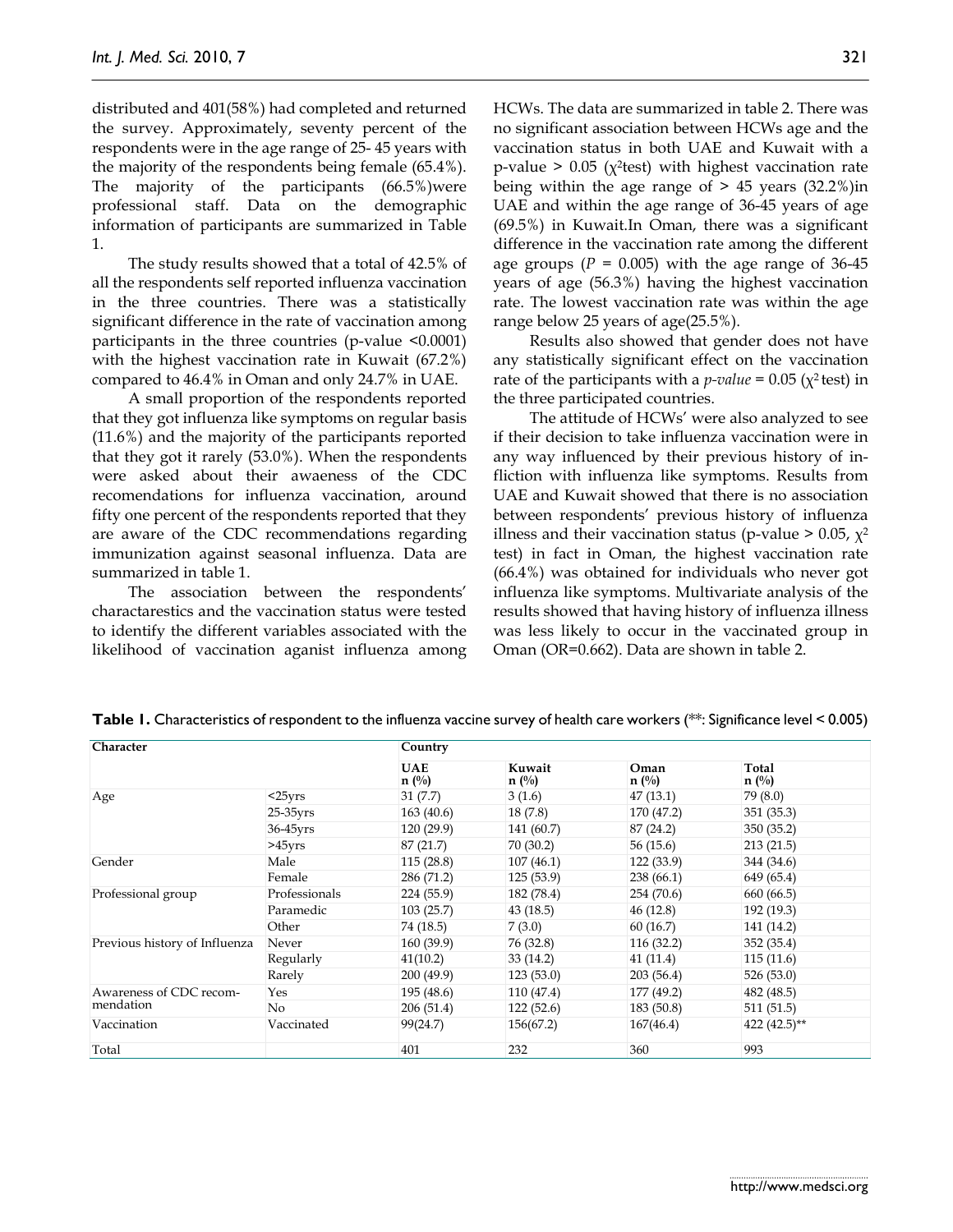| Character                                                                           |               | UAE $(\%)$      |                     |                  | Kuwait $(\%)$   |                     |                  | Oman $(\%)$     |                         |                  |                            |
|-------------------------------------------------------------------------------------|---------------|-----------------|---------------------|------------------|-----------------|---------------------|------------------|-----------------|-------------------------|------------------|----------------------------|
|                                                                                     |               | Vacci-<br>nated | Non-vac-<br>cinated | Biva-<br>riate P | Vacci-<br>nated | Non-vac-<br>cinated | Biva-<br>riate P | Vacci-<br>nated | non-<br>vacci-<br>nated | Biva-<br>riate P | <b>OR (95%CI)</b>          |
|                                                                                     | $<$ 25        | 13              | 87.1                |                  | 33.3            | 66.7                |                  | 25.5            | 74.5                    |                  | 0.788<br>$(0.614 - 1.011)$ |
|                                                                                     | 25-35         | 22.1            | 78                  |                  | 50              | 50                  |                  | 44.7            | 55.3                    |                  |                            |
| Age<br>Gender<br>Professional<br>group<br>Previous in-<br>fluenza history           | 36-45         | 25.8            | 74.2                |                  | 69.5            | 30.5                |                  | 56.3            | 43.7                    |                  |                            |
|                                                                                     | >45           | 32.2            | 67.8                | 0.131            | 65.7            | 34.3                | 0.326            | 53.6            | 46.4                    | 0.005            |                            |
|                                                                                     | Male          | 29.6            | 70.4                |                  | 62.6            | 37.4                |                  | 48.4            | 51.6                    |                  |                            |
|                                                                                     | Female        | 22.7            | 76.9                | 0.156            | 71.2            | 28.8                | 0.165            | 45.4            | 54.6                    | 0.591            |                            |
|                                                                                     | Professionals | 26.3            | 73.7                |                  | 75              | 25                  |                  | 50              | 50                      |                  |                            |
|                                                                                     | Paramedic     | 25.2            | 74.8                |                  | 70              | 30                  |                  | 34.8            | 65.2                    |                  |                            |
| <b>Working while Yes</b><br>sick<br><b>Awareness of</b><br>CDC recom-<br>mendations | Others        | 18.9            | 81.1                | 0.434            | 57.1            | 42.9                | 0.798            | 40              | 60                      | 0.090            |                            |
|                                                                                     | Never         | 18.8            | 81.3                |                  | 63.2            | 36.8                |                  | 66.4            | 33.6                    |                  |                            |
|                                                                                     | Regularly     | 24.4            | 75.6                |                  | 63.6            | 36.4                |                  | 51.2            | 48.8                    |                  |                            |
|                                                                                     | Rarely        | 29.5            | 70.5                | 0.063            | 70.7            | 29.3                | 0.484            | 52.7            | 47.3                    | 0.004            | 0.662<br>$(0.519 - 0.844)$ |
|                                                                                     |               | 70.1            | 29.9                |                  | 66              | 34                  |                  | 60.2            | 39.8                    |                  |                            |
|                                                                                     | No.           | 21.3            | 78.7                | 0.051            | 68.1            | 31.9                | 0.735            | 42              | 58                      | 0.191            |                            |
|                                                                                     | Yes           | 26.7            | 73.3                |                  | 65.5            | 34.5                |                  | 56.5            | 43.5                    |                  |                            |
|                                                                                     | No            | 22.8            | 77.2                | 0.371            | 68.9            | 31.1                | 0.582            | 36.6            | 63.4                    | 0.000            | 2.205<br>$(1.407 - 3.456)$ |

**Table 2**. Bivariate analysis of association between vaccination status and respondent characteristics and multivariate analysis of likelihood of vaccination.

On the other hand, the study showed that influenza vaccinated healthcare workers often continue to work while getting sick with influenza illness compared to none vaccinated individuals. In UAE, there was a significant difference ( $p$ -value =0.05) observed between the vaccination status of the respondents who continue to work despite their infection with influenza (70.1%).

Participants' awareness of the CDC recommendations of vaccination against seasonal influenza were assessed which revealed that almost half of the participants (48.5%) were aware of these recommendations. Despite this fact, the vaccination rate was low in all the three countries; in UAE, only 26.7% of the vaccinated workers were aware of the CDC recommendations. In Oman, the majority of the vaccinated individuals (56.5%) were aware of the CDC recommendations and those HCWs were 2.2 times more likely to have been vaccinated than others. Data are summarized in table 2.

The different motivating factors that influenced the health care workers to take the vaccine was assessed and found that the most common factor that influenced their decision to take the vaccine was for their self protection (59%). 46.9% took the vaccine based on the recommendations set by their institutions and 45.5% of HCWs took the vaccine to protect their patients and other HCWs from getting infected with influenza virus. The motivating factors that influenced HCWs' decision to take influenza vaccine were similar in all the three countries. The only factor

that showed statistically significant difference among the three countries was accessibility of the concerned vaccine where 38.3% and 42.9% of the respondents in Oman and Kuwait respectively reported that they took the vaccine because it was easily accessible compared to  $(12.1\%)$  in UAE (p-value= 0.049,  $\chi^2$  test). Data are summarized in Table 3.

On the other hand, self reported reasons among HCWs on refusal to take influenza vaccine were assessed and showed that the most common reason that discouraged HCWs to take the vaccine was "lack of time" as reported by 31.8% of the respondents. Other reasons for not taking the vaccine were unawareness of vaccine availability (29.4%), unavailability of vaccine (25.4%), doubts about vaccine efficacy (24.9%), lack of information about importance (20.1%) and concerns about its side effects (17.3%). Data is shown in table 4.

The most common reason for not taking the vaccine in UAE & Oman was the unawareness of vaccine availability (21.5% and 31.6%, respectively) while in Kuwait "lack of time" was the main reason for not being vaccinated (90.9%) among HCWs.

The most common reasons among HCWs for not taking the vaccine were similar in the three countries but there were statistically significant differences for some factors among the three countries. HCWs' apprehensions of experiencing side effects was more in UAE (19.5%) compared to 13.2% and 15.5% in Kuwait and Oman, respectively. Lack of time was extremely important factor as reported by the majority of res-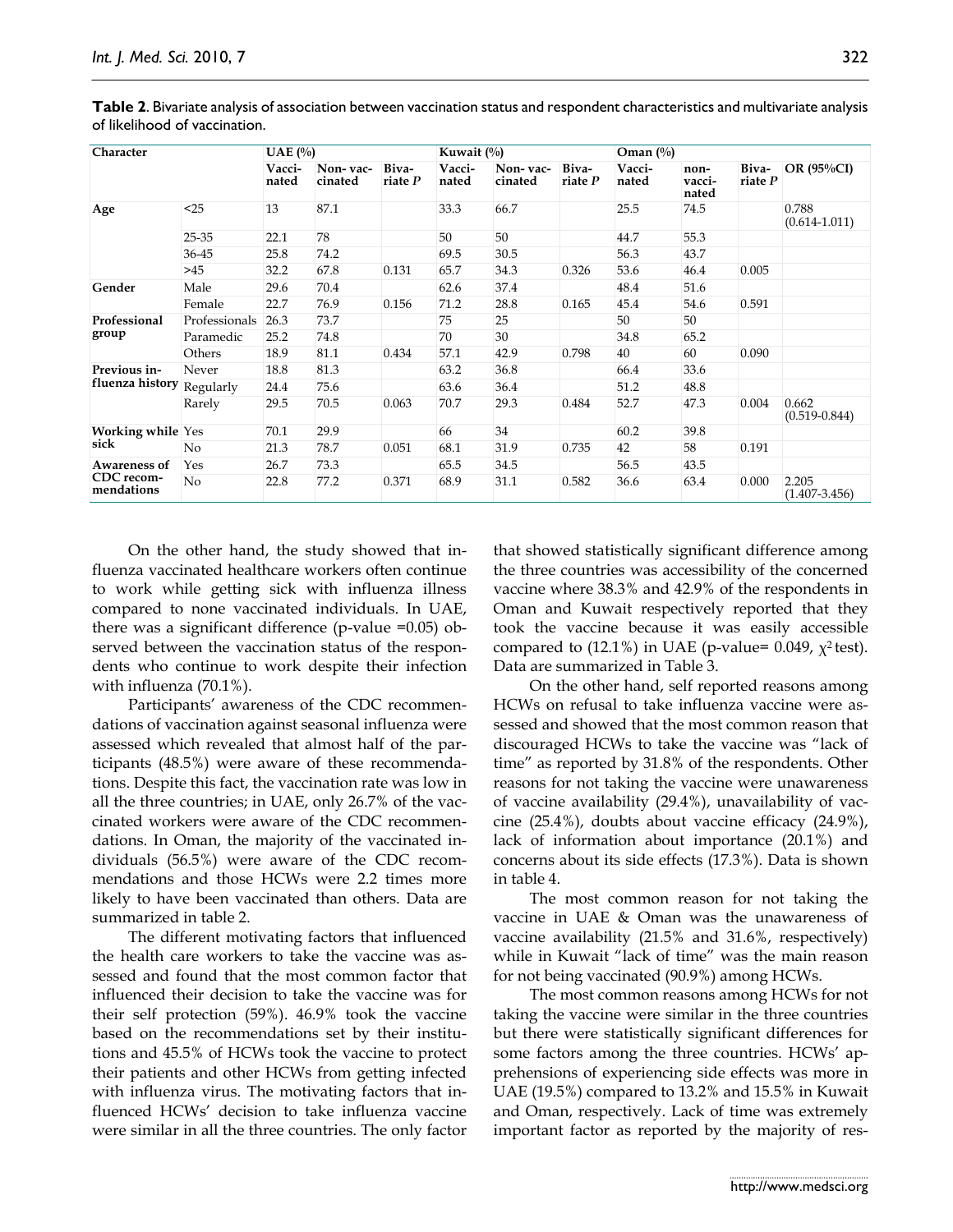pondents from Kuwait (90.9%) to be the main reason for not taking the vaccine compared to 14.6% and 19.7% in UAE and Oman, respectively. Another factor was HCWs doubts regarding vaccine efficacy as reported in Kuwait by 56.6% of the respondents with a significant p-value < 0.05,  $\chi^2$  test compared to 20.9% and 18.7% in UAE and Oman, respectively. All other factors were of non-significant difference among the respondents from the three participated countries.

**Table 3**. Reasons for up-taking vaccine among health care workers in three countries.

| Reasons                                     | $\frac{0}{0}$ | UAE Kuwait Oman Total<br>$\frac{0}{0}$ | $\frac{0}{0}$ | $\frac{0}{0}$ | Chi-square |
|---------------------------------------------|---------------|----------------------------------------|---------------|---------------|------------|
| Advanced age(>50)                           | 8.1           | 6.4                                    | 4.8           | 6.1           | 0.845      |
| Easy access to vaccina-<br>tion             | 12.1          | 42.9                                   | 38.3          | 40            | 0.049      |
| Recommendations from<br>guidelines          | 40.4          | 50                                     | 47.9          | 46.9          | 0.837      |
| Reduce illness period                       | 28.3          | 35.3                                   | 35.9          | 33.9          | 0.791      |
| Benefits out-weigh risks<br>of side effects | 8.1           | 11.5                                   | 14.4          | 11.8          | 0.674      |
| Self protection                             | 56.6          | 54.5                                   | 64.7          | 59            | 0.109      |
| patients and workers<br>Protection          | 32.3          | 46.2                                   | 52.7          | 45.5          | 0.241      |
| Influenza epidemic                          | 25.2          | 28.8                                   | 24.0          | 26            | 0.912      |

**Table 4**. Reasons for not-taking vaccine among health care workers in three countries.

| <b>Reasons</b>                                  | <b>UAE</b><br>$\frac{0}{0}$ | Kuwait Oman<br>$\frac{0}{0}$ | $\frac{0}{0}$ | Total<br>$\frac{0}{0}$ | Chi-square |
|-------------------------------------------------|-----------------------------|------------------------------|---------------|------------------------|------------|
| Side effects                                    | 19.5                        | 13.2                         | 15.5          | 17.3                   | 0.000      |
| Lack of time                                    | 14.6                        | 90.9                         | 19.7          | 31.8                   | 0.000      |
| Doubts about efficacy                           | 20.9                        | 56.6                         | 18.7          | 24.9                   | 0.016      |
| Lack of information<br>about importance         | 16.6                        | 32.9                         | 20.7          | 20.1                   | 0.638      |
| Unavailability of vaccine                       | 19.5                        | 44.7                         | 26.9          | 25.4                   | 0.930      |
| Low risk of infection                           | 13.6                        | 26.3                         | 11.4          | 14.5                   | 0.125      |
| Unaware of availability<br>or access to vaccine | 21.5                        | 55.3                         | 31.6          | 29.4                   | 0.912      |
| It transfer influenza<br>virus                  | 1.6                         | 3.9                          | 2.6           | 2.2                    | 0.971      |
| Financial reasons                               | 4.3                         | 9.2                          | 3.1           | 4.6                    | 0.393      |

## **DISCUSSION**

Influenza vaccination of HCWs is cost effective, reduces the productivity losses associated with influenza illness and minimizes the transmission of the disease from HCWs to their patients. Many studies prove the effectiveness of influenza vaccination in reducing illness absenteeism and improving health status among health care workers. 10

The present study was conducted to assess the attitudes of HCWs toward influenza vaccination and the extent of uptake of vaccination among health care workers employed in hospitals and clinical settings in certain Gulf countries.

The results of the present study revealed that the vaccination rate in UAE (27%) was low compared to 46.4% in Oman and 67.2% in Kuwait. This low vaccination rate is comparable to findings reported from various studies done in different countries. In one study conducted in US hospital setting, the vaccination rate among HCWs working in the emergency department was 28%.11 In another study done in Australia, the percentage of vaccine recipients among HCWs was only 22%. However, a similar study done in Saudi Arabia, another Gulf country, reported that almost half of HCW's who participated in the study were vaccinated regularly. 12

The highest vaccination rate was reported in Kuwait (67.2%) despite the fact that almost half of the respondents in the three countries were aware of the CDC recommendations which indicate that more compliance to the CDC recommendations was the highest in Kuwait compare Oman and UAE.

There are several factors which may influence influenza vaccination acceptance among HCWs. Findings from the current study suggests that if a HCW gets vaccinated against influenza; he would do so more often for his self protection rather than to prevent the transmission of disease to the patients. This result is in consistence with other studies that identified the main reason for taking the vaccines by HCWs to be for self protection. 12,13 However, a study conducted in Australia revealed that the most important reason for vaccine uptake was to protect their patients against transmission of the disease, where almost three quarters of the participants identified patient protection to be the main reason for taking up the influenza vaccination.13

The study demonstrated that almost 51.5% of total participants did not take the vaccine even though they were updated on the CDC's recommendations with regard to influenza vaccination. This should invite the attention of concerned parties on the need to implement appropriate strategies intended to reduce vaccination rejection by HCWs.

The results from this study demonstrated that in UAE and Oman, the main reason for not taking the vaccine was the unawareness on the availability or limited access to the vaccine; while in Kuwait 90.9% of respondents attributed lack of time for not taking the vaccine. HCFs should facilitate easy access for HCWs to the influenza vaccines at their work place, which would increase the vaccination rate and subsequently contributing to improved compliance to the vaccination program.

There are several reasons for lack of vaccine uptake by HCWs which are numerically large and heterogeneously addressed in literature. These findings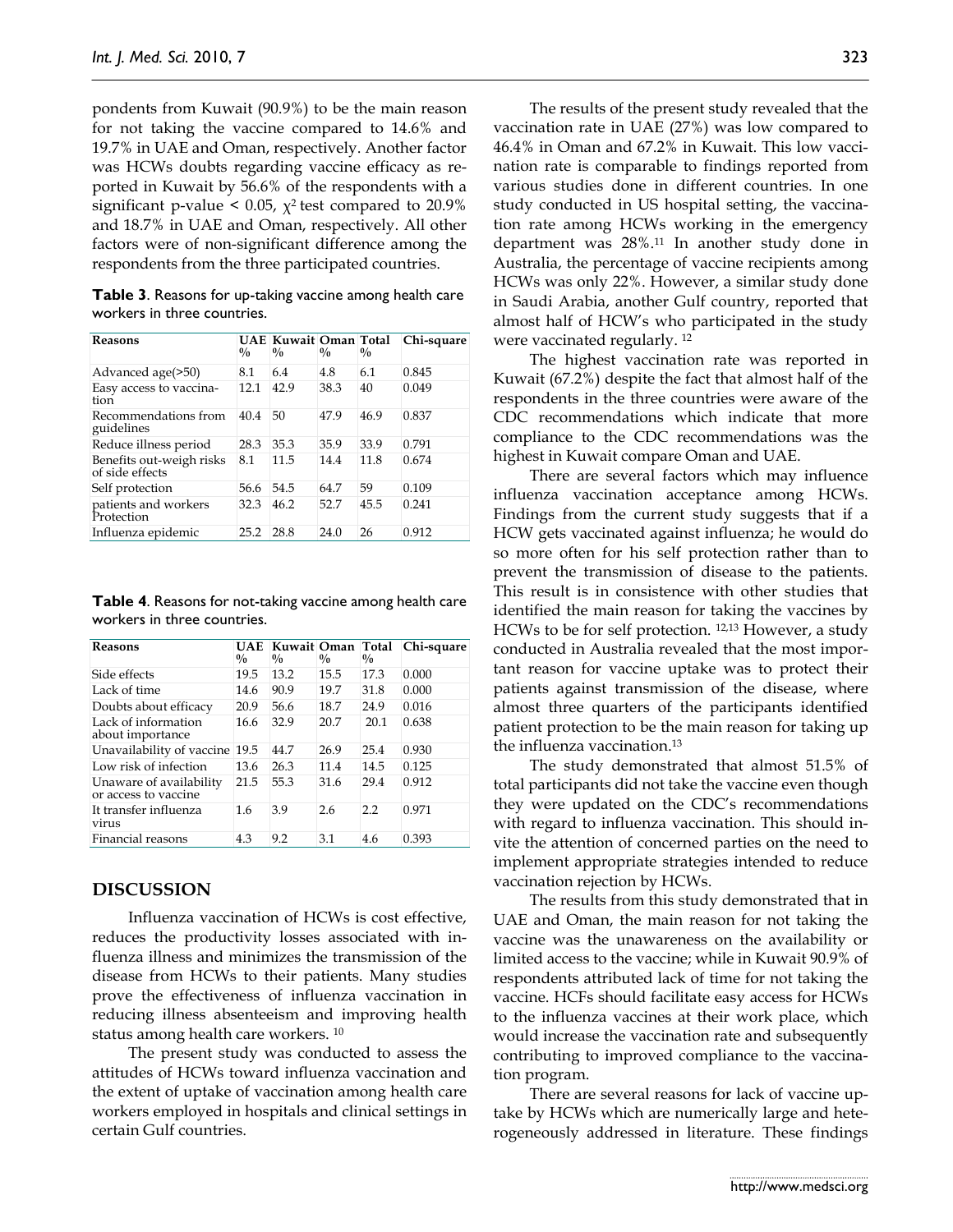by itself is important as it reveals the complexity of the situation and indicates that it is crucial to understand the barriers to vaccination which may be specific to a particular cultural setting and/or subgroups of HCWs.14,15

Previous history of influenza like symptoms was associated with HCWs' decision to take the vaccine in Oman where vaccinated individuals were less likely to have a history of influenza illness. This is an encouraging finding which should be considered by all HCWs to increase their vaccination acceptance for more self protection against influenza illness.

Professional health care organizations must develop internal policies and provide educational/ informational resources to support HCWs influenza immunization program. These resources must specifically address the benefits and safety of influenza vaccines as well as the potential adverse health consequences on themselves, their family members and patients, if infected with influenza illness. Regulatory bodies must organize different educational programs and vaccination campaigns to improve HCWs' awareness on influenza vaccination. To increase HCWs' compliance to influenza vaccination, HCFs should implement appropriate follow up and reminder systems which would be successful in increasing HCWs' compliance to vaccination. Previous studies reported that educational materials addressed to HCWs are very important in improving their awareness, however, multi-faceted interventions including sending messages, developing evidence based policies and consensus have been found to have a much bigger impact to change HCWs behavior.14,15

HCFs must also implement various other interventions to increase the vaccination rate. To maximize convenience and minimize the disruption of usual clinical activities, the ACIP recommends the following measures to increase vaccination acceptance among health care workers; the use of mobile carts to deliver the vaccine onsite to healthcare workers in their workplace, increase vaccine availability after regular daytime hours, and follow up vaccination programs early during the course of recognized community outbreaks. 6

Many health care organizations in the studied countries had conducted various influenza immunization programs, but the impact of these programs on the vaccination rates had not been remarkable. A comprehensive, concerted joint effort is to be initiated by employers, health care institutions, voluntary organizations and regulatory authorities, to improve and sustain health care worker influenza vaccination rates at optimal levels.

### **Limitations of the study**

Despite the fact that the response rate was good the study has some limitations in respect to the small sample size approached according to participants' area of specialization in the studied countries. In addition, the questionnaire assessed self reported vaccination rate and are not based on chart review which may resulted in a biased over reported vaccination rate.

# **CONCLUSION**

In summary, the uptake of influenza immunization by healthcare workers in the studied countries namely UAE, Kuwait and Oman was suboptimal, which could be improved by setting different interventions and educational programs to increase awareness among health care workers on the benefits of vaccination. Understanding the barriers to and facilitators of influenza vaccine uptake by HCWs are also essential to overcome their low compliance. Furthermore, ensuring vaccines availability and accessibility, particularly at their work place are other significant factors that would improve the acceptance and compliance to the immunization program.

Vaccination acceptance rate could also be increased by conducting promotional campaigns with regular follow up and appropriate individual reminder systems such as an email alert or an intranet link that would display when and where influenza vaccination is available. Additionally, establishing internal policies and procedures for HCFs regarding vaccination recommendations is of great importance which would substantially influence HCWs behavior and contribute to improving their influenza vaccination uptake.

### **ACKNOWLEDGMENT**

The authors thank all participants in this study particularly Dr. Shajahan Abdu and the undergraduate students: Anfal Mahmoud, Hanan Salim, Fatma Al-Alawadi, Safa Saleh and Eman Khalil who contributed to this work.

# **Conflict of Interest**

We declare that there are no conflicts of interest for all of us.

#### **References**

1. An Advisory Committee Statement (ACS). National Advisory Committee on Immunization (NACI). Supplementary statement on influenza vaccination: continued use of Fluviral influenza vaccine in the 2000-2001 season. Can Commun Dis Rep 2001;27:1-3.